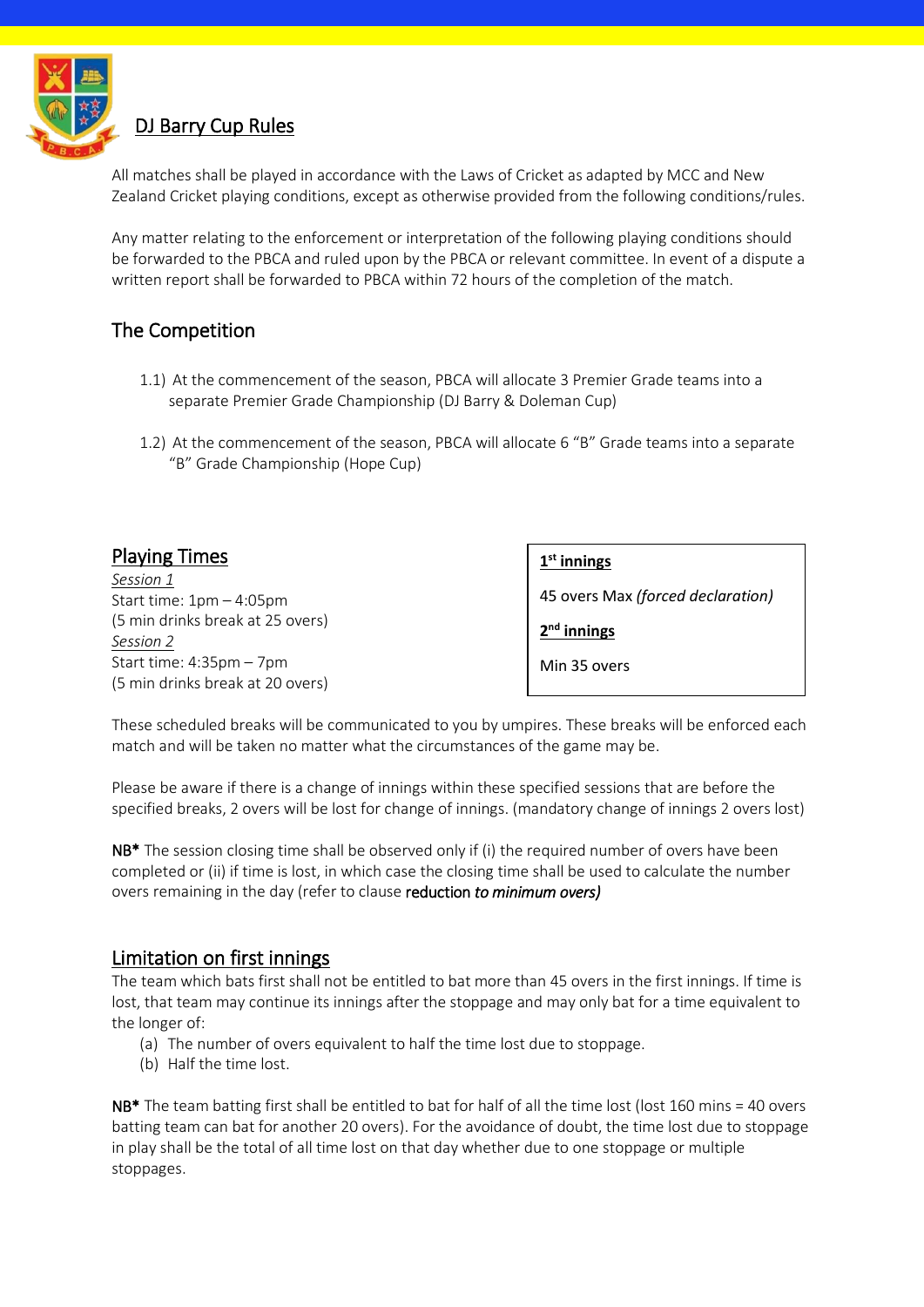### Minimum Overs and Rates

On each day of the Premier Grade and B Division competitions, a minimum of 15 overs an hour should be bowled. *DJ Barry Cup will have a total of 80 overs to be bowled in the days play.*

### Reduction to minimum overs

If play is suspended the minimum number of overs to be bowled in the day shall be calculated on whichever of the following two calculations produces the greatest number of overs:

- (a) Either one over for each full four minutes playing time remaining from the commencement or recommencement of play to the scheduled time for the close of play.
- (b) Or, the minimum number of overs agreed for the day, less the number of overs already bowled and less the allowance for the suspension of play.
- (c) Two overs are to be reduced from the total overs to be bowled for a change of innings, except where this occurs at a suspension of play (including the lunch break and tea breaks), when there will be no reduction.

\*NB Time lost is to be calculated by assessing the time available remaining in the day working back to *the final session closing time. (7:00PM)*

### Team Selection

Before the toss, the Captain will nominate his players who may not thereafter be changed without consent from the opposing Captain. No team shall participate with less than 8 players. The toss for innings shall be taken no less than 15 minutes before the scheduled start time. If one team has more than nine players and the other more than six players the toss shall be taken. A deputy shall toss in a Captain's absence.

## Rules to be applied

### Toss

Captains that win the toss and decide to bat will get 45 overs to bat and the team batting second in return will get 35 overs to chase the total down. If the total is not reached, they will draw the game and both teams will get their bonus points. If you win the toss and decide to bowl first you will forfeit the 10 overs to the batting side, which in turn means you giving them 45 overs to bat.

### Overs added

If the team bowling first bowls the batting team out before their allotted 45 overs, they will receive the extra overs for their batting innings. E.g. Team A batted first and got bowled out in 29 overs. Team B will receive the 16 overs extra for their batting innings.  $(35 + 16 = 51$  overs)

### Points Accumulated

Batting + bowling points can be accumulated once target is achieved. E.g. Team A gets bowled out for 150 in 30 overs, Team B comes in and has 50 overs to bat (15 + 35), they get 150 in 20 overs and bat on to score 300/4 in 50 overs. Team B receive 4 points for win plus bonus points (10 points max). = 14 points. Team A will receive bonus points (4 points)

Another Example: with the example above: Team B could have batted and got 250 in 35 overs. They could have declared, putting Team A back into bat ( $2<sup>nd</sup>$  innings) trailing by 100 runs. Team B would then have 15 Overs to bowl them out again and accumulate more bowling points.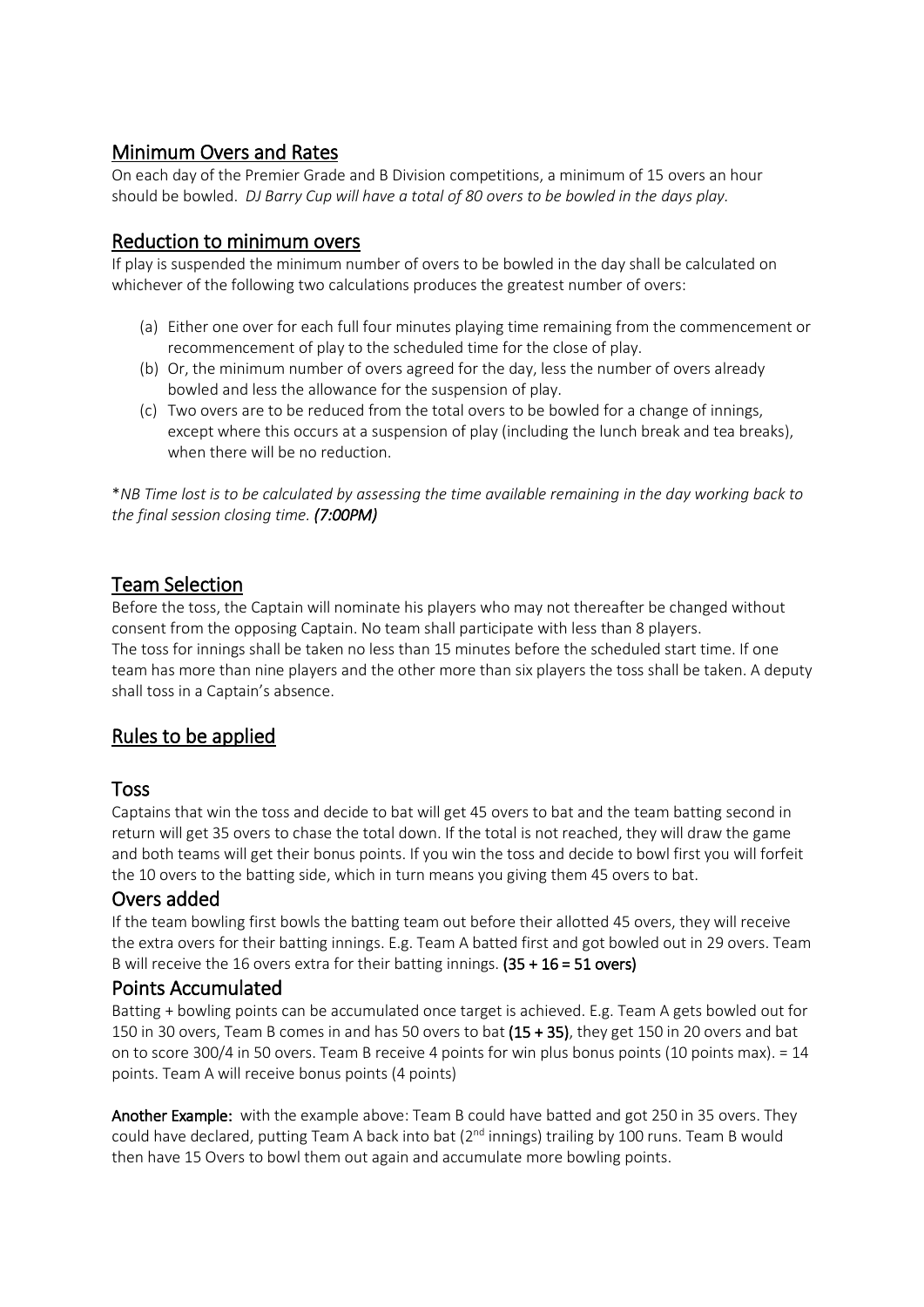# Overs

Maximum number of 80 - six ball overs

The team batting first shall occupy no more than 45 overs, and may declare before expiry of the 45 overs.

The team batting second shall occupy the balance of the overs not occupied by the team batting first.

# Follow On

The follow on can be applied if the team batting second doesn't reach 50% of the opponents first innings total. It will need to meet a minimum:

- 1<sup>st</sup> innings total of 180

# Delayed start/weather affected match

- 1) In a delayed start or a rain affected match, both teams must have completed 15 overs in each of their batting innings for it to be deemed a match. OR
- 2) One batting team has batted more than 30 overs in the first innings. If this is the case the game will be a draw and teams will keep their batting/bowling bonus points.
- 3) If first innings has started and is then affected by rain, Umpires will need to adjudicate the amount overs lost in the days play. They will use the calculations from clause (Limitation on first innings)

Example 1 – team batting first bats for 40 overs and rain occurs. Both teams will take 1 point each plus there bowling and batting points achieved within the 40 overs.

**Example 2** – if rain delays the start of the game, the minimum amount of time available for the match to commence would be 130min. (approx. 4:50pm)

- This time was calculated by working back from7pm. Which is the close of play.
- This would also be the latest a game can start for there to be a result achieved. (4min an over x 30 = 120min + *10 min change over if needed*)

# Points System

### **Definition**

1 st innings Win – Winning the game on first innings (*also known as a winning draw*)

 $1<sup>st</sup>$  innings loss – losing on first innings total.

1<sup>st</sup> innings Draw- team batting second doesn't reach opponents total set, but also doesn't get bowled out in its allotted overs.

Tie on  $1<sup>st</sup>$  Innings – both teams score the same amount of runs in their first innings

Tie on 2<sup>nd</sup> Innings – teams finish up on the same score after second innings

Outright victory – team wins on first innings and second innings. (*see Example*)

Default/Forfeit – The team that forfeits or defaults their game will be penalised 2 points. The team defaulted against shall receive points equivalent to the team scoring the most points in the same round (including bonus points)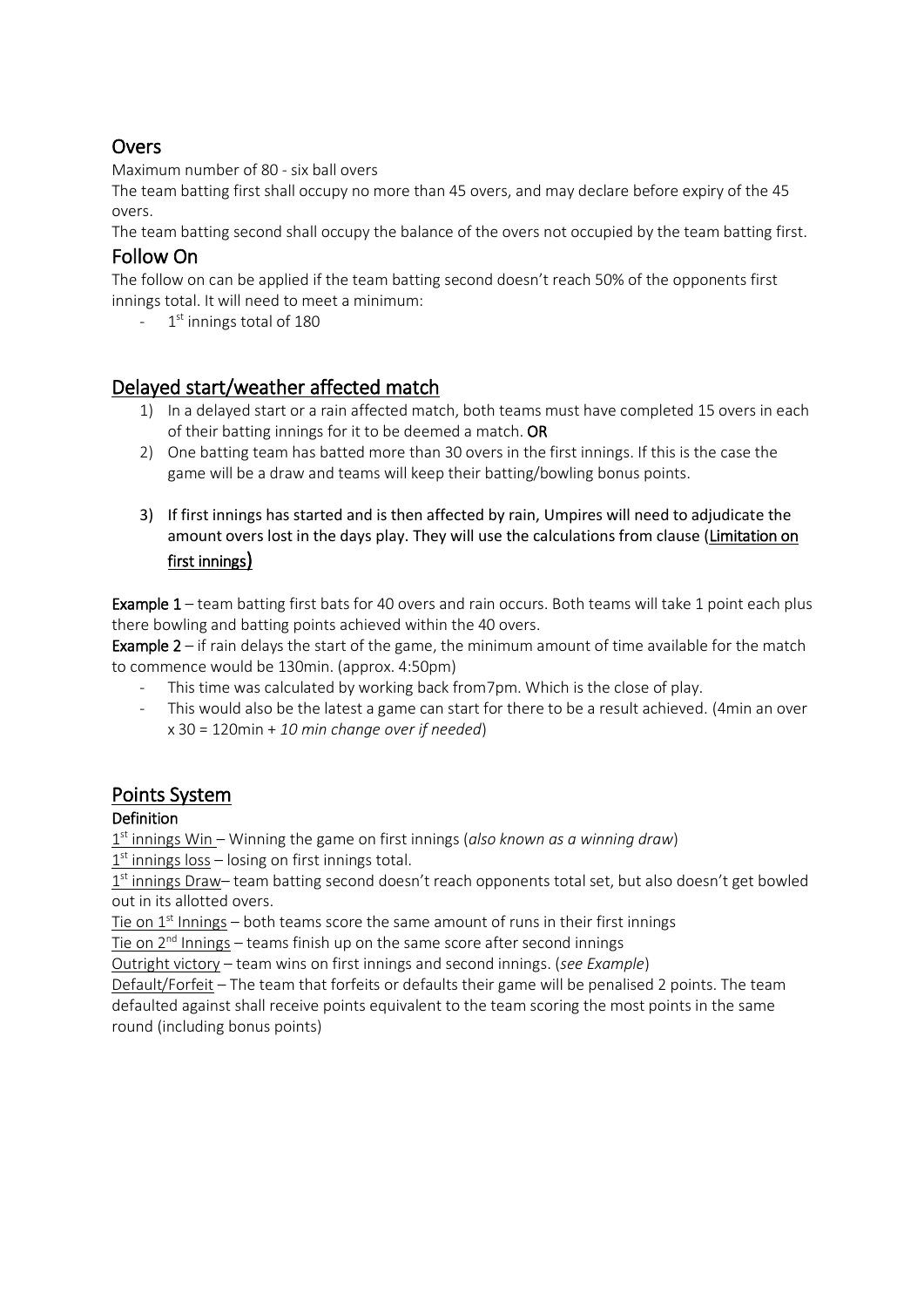| ype                            | Points |
|--------------------------------|--------|
| Winning Draw                   |        |
| Losing Draw                    |        |
| Draw                           |        |
| Abandoned                      |        |
| Tie on 1 <sup>st</sup> Innings |        |
| Tie on 2 <sup>nd</sup> Innings |        |
| Outright victory               | R      |
| Default (please read above)    |        |

\*Please remember the points above are added to your bonus points even if you lost.

# Bonus Points

| <b>Batting Bonus Points</b> |  |
|-----------------------------|--|
| $100 - 125$ runs            |  |
| $126 - 150$ runs            |  |
| $151 - 200$ runs            |  |
| $201 - 250$ runs            |  |
| $251 + runs$                |  |

| <b>Bowling Bonus Points</b> |  |
|-----------------------------|--|
| 2 wickets                   |  |
| 4 wickets                   |  |
| 6 wickets                   |  |
| 8 wickets                   |  |
| All Out                     |  |

#### **Details**

- Bonus points will be awarded to a winning team. The losing team will still collect bonus points.
- Bowling bonus points are not given due to opposing team's declaration. Thus, if you have taken 4 wickets you get 2 bonus points not 5.
- Less than 11 players if bowling team starts the game with less than 11 players and are all out, the fielding side shall be awarded maximum bonus points.
- In a reduced overs match winning and losing draw can only be obtained if the team batting second has completed the minimum overs required for to be deemed a match.
- Forfeit match during the game. Opponents shall receive points equivalent to the team scoring the most points in the game played the following week (including bonus points)
- If a team has a player who is unable to bat due to injury or domestic selection (occurring after the start of play), they shall still be included as a player for the purpose of the clause. E.g. if a team with 11 players has an injured player and only 10 able batsmen, that team may declare their innings closed at the loss of their 9<sup>th</sup> wicket and not be deemed all out. Which will mean 4 bonus points.

### Calculating points

Bonus Points can be attained during the second innings of a game. When calculating total points for a game, if a game has had a result where a team has won on first innings. This will be called a winning draw (4 points). A team that wins outright, which would mean either you have bowled a team out twice in the day or you have scored a big  $1<sup>st</sup>$  innings total and have forced a follow on and bowled them out twice and won by an innings. This would give you 8 points for an outright win.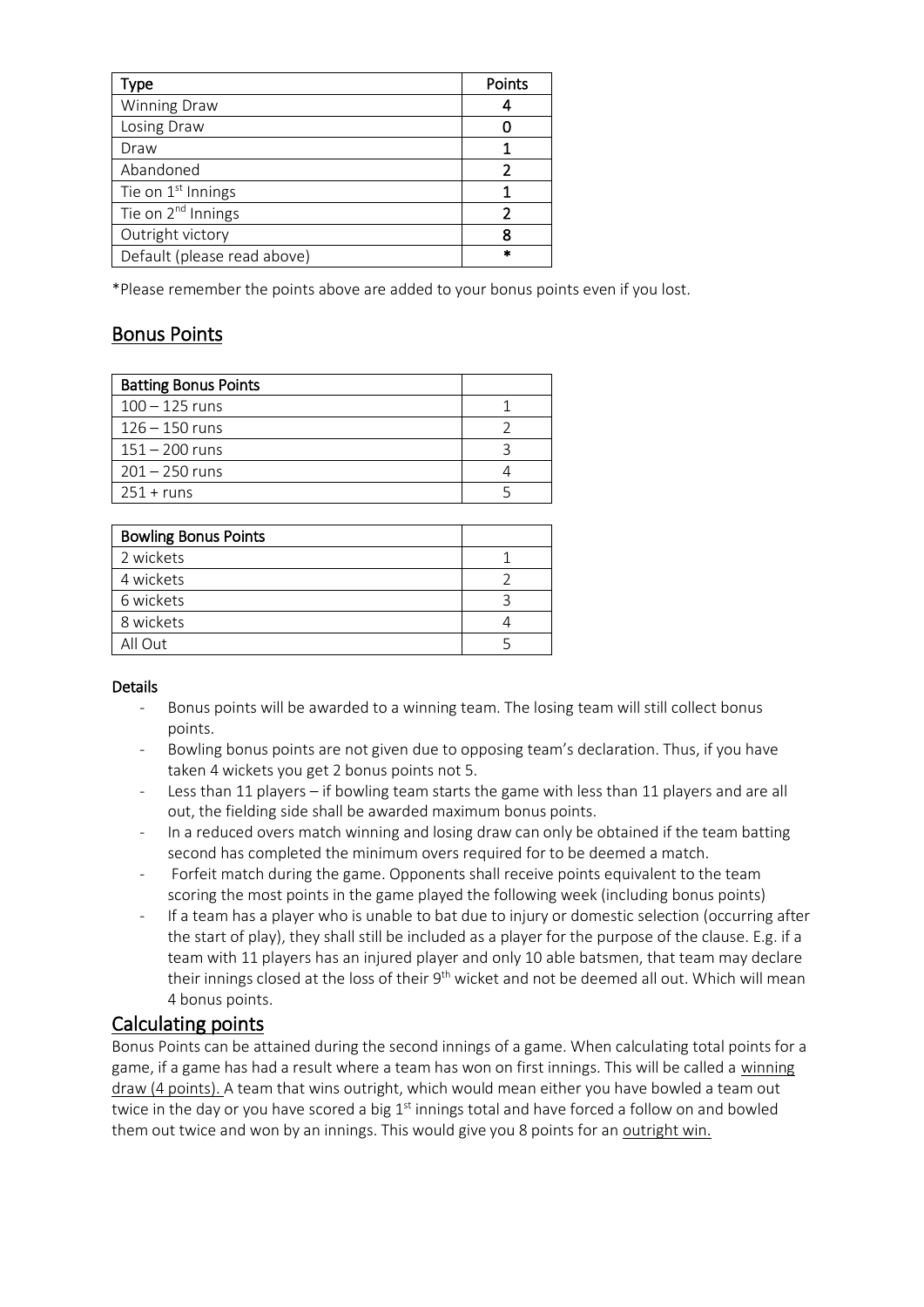Please note that if a team wins on an outright, they do not retain the 4 points for the winning the draw. The receive 8 points for the outright win + their batting and bowling points.

Example - Team A bats first and scores 255/ 6 dcl. in 35 overs. Team B scores 110 all out in 18 overs. Team A enforce the follow on (see clause Follow On). Team A have 27 overs remaining in the day. Team B scores 130 all out in 25 overs. Team A win outright by innings and 15 runs.

#### Calculating the points:

| Team A:                                 | Team B:                  |
|-----------------------------------------|--------------------------|
| Batting points $-5$ (over 250+)         | Bowling $-3$ (6 wickets) |
| Bowling points $-5 + 5$ (All out twice) | Batting $-1+2$           |
| Outright $-8$ points                    | Total = $6$ points       |

Total points = 23 points

*\* please note this is the Max number of points you can receive in a game.*

- If Team A didn't bowl Team B out in the second innings it would have been a winning draw for Team A and they would have received 19 points in total (4 points for the winning draw)

### No Balls

Worth 1 run plus what is scored off the delivery

Short pitch bowling shall not be called a no ball unless there has been 2 bowled previously in the over to either batsman.

A delivery bowled above waist high on the full, of all types of bowling, shall be called a no ball. All other no ball rules remain the same

### Wides

one day wides shall be applied. If it is down leg it is a wide.

#### Bowling Restrictions

There are no bowling restrictions. Bowlers can bowl as many overs as they please. Note: NZC bowling restrictions apply to under aged players.

### Fielding Restrictions

No fielding restrictions. (Test match rules apply)

#### Time Restrictions

It is expected that over rates per hour be kept consistently above 15. Failure to do so could result in loss of points. This will be monitored on Umpires Reports.

### The standings of the competition

The standings of the competition will be decided by the team that finishes with the highest points over the 2 rounds played.

If 2 or more teams finish with the same points it will be decided by the team with highest net run rate.

If they are still the same, the team with the most bonus points from batting & bowling will move on to the Cup Final.